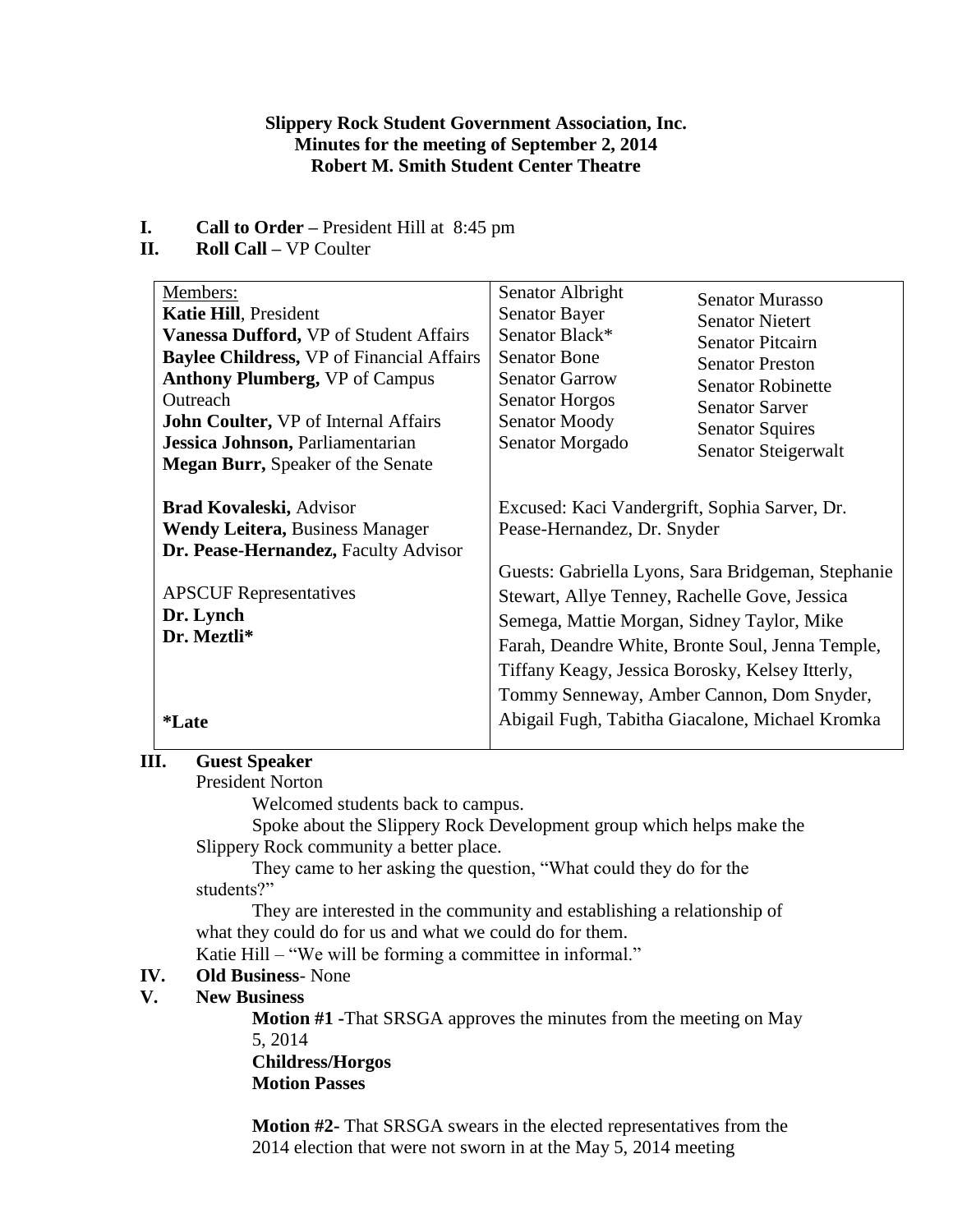**Plumberg/Bayer Motion Passes** President Hill swears in Tatiana Bone.

**Motion #3-** That SRSGA opens the election for commuter senators **Squires/Garrow Motion Passes**

#### **Floor is open to 2 candidates:** Candice Robinette and Cheney Preston

Candice Robinette Political Science Major Works at Student Center Involved with Special Olympics and Young Americans for Liberty 3 words to describe her: Outgoing, Athletic, and Patriotic Cheney Preston Environmental Geology Major

Involved with the Tennis Club Former Senator 3 words to describe him: Quiet, Energetic, and Loyal

**Motion # 4-**That SRSGA elects Candice and Cheney for commuter senators **Squires/Garrow Motion Passes**

**Motion #5 –**That SRSGA swears in Candice and Cheney for commuter senators **Plumberg/Childress Motion Passes**

**Motion #6 -** That SRSGA approves Wendy Leitera as signatory on all documents, contracts, etc. related to the Association. **Nietert/Squires**

-Katie Hill- "This takes the responsibility and liability of having SGA's legal documents being signed by me off of me and future presidents and puts the responsibility on Wendy". **Motion Passes**

**Motion #7-** That SRSGA approves the proclamation welcoming students back to campus during the 125 anniversary. **Horgos/Albright**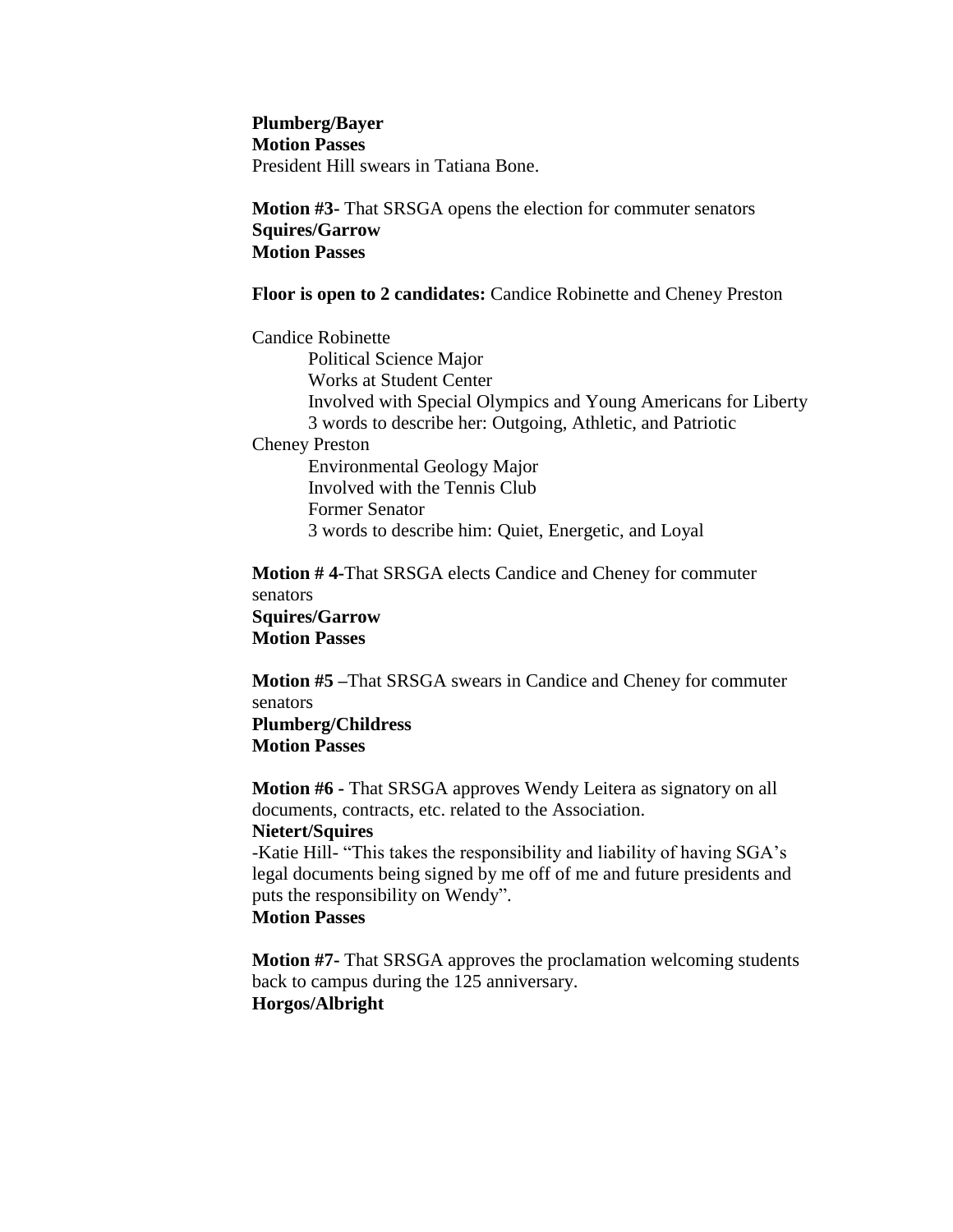Let it be known:

WHEREAS, Slippery Rock University has officially started the 2014-2015 academic year

and

WHEREAS, The Slippery Rock Student Government Association recognizes the Class of 2018 as the 125th class to attend Slippery Rock University and

WHEREAS, The Class of 2018 is the largest freshman and transfer class to ever enter this university, with 2,155 new students added to our community and

WHEREAS, The Slippery Rock Student Government wishes to welcome back all students, new or returning

NOW, THEREFORE, I Katie Hill, President of the Slippery Rock Student Government Association, hereby declares recognition of the 125th class and wishes all students the very best of luck during this important school year for our beloved institution.

IN WITNESS, WHERE OF, I have here unto set my hand and caused the official seal of the Office of the President to be affixed to this Proclamation on this day of September 2, 2014.

# **Motion Passes**

**Motion # 8 -**That SRSGA forms an ad hoc committee, chaired by Emily Murasso, to promote, communicate, and organize all SGA sponsored/co-sponsored activities related to the Michigan Game

### **Childress/Robinette**

-Slippery Rock Football is playing a game in Michigan -Emily will be responsible for the buses, raffle tickets, and a shirt -Emily Murasso is heading the committee until the game is over -Shannon – "Can I join?" -Katie – "Yes, everyone can!" **Motion Passes with one Abstention**

**Motion # 9** -That SRSGA approves Women's Soccer Club as a recognized student organization

### **Coulter/Morgado**

-The Women's Soccer Club will provide an opportunity in between intramural and the school's team

-Plumberg – "What's your dribbling record?"

-Club member – "Juggling? 25."

# **Motion Passes**

**Motion #10-That SRSGA approves Amnesty International for reactivation as a** recognized student organization. Dufford/Garrow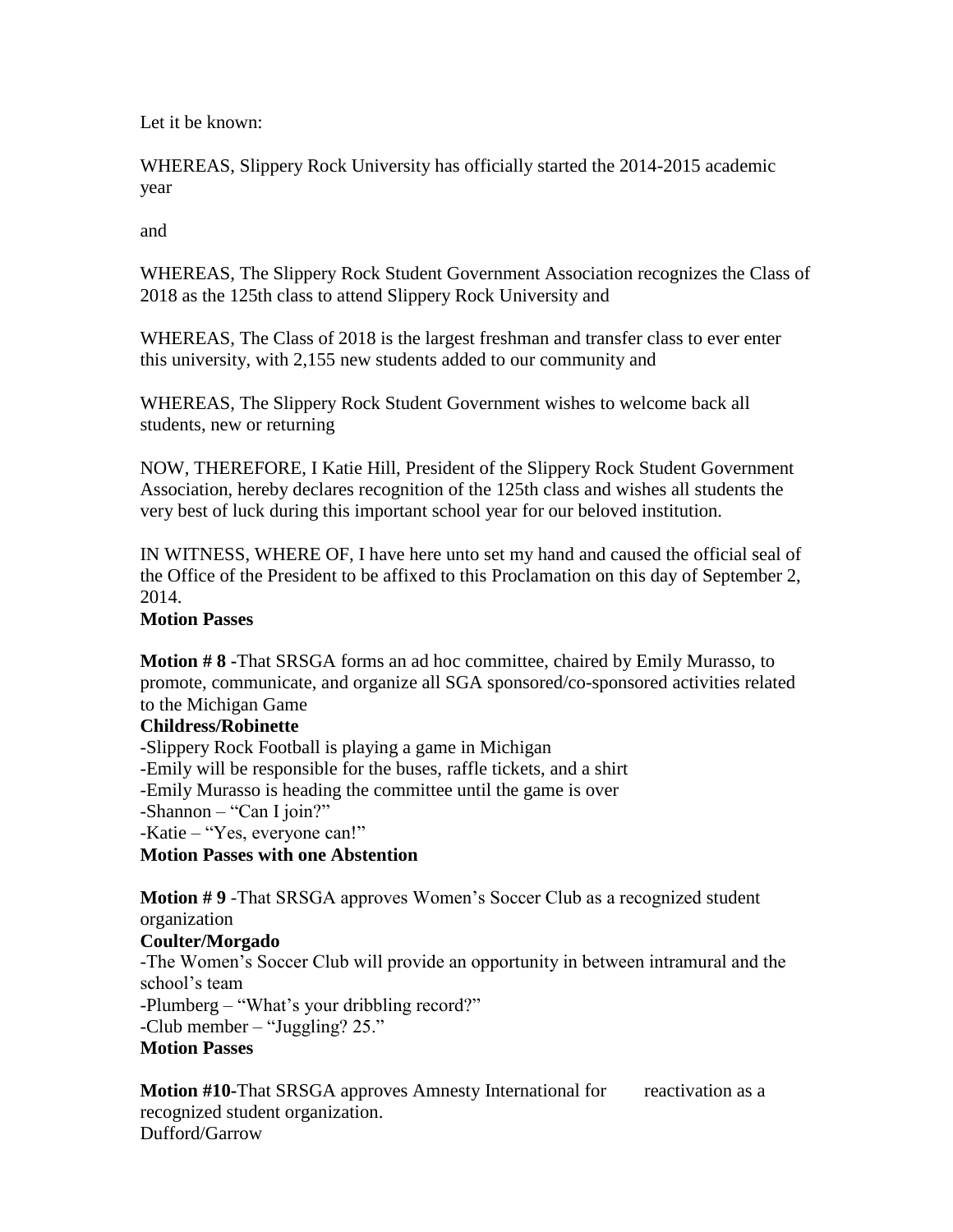-LGBTQIA, race, gender, death penalty and other issues are discussed in round table fashion.

-Educating the Slippery Rock campus about these issues -Garrow – "When is your first round table?" -Member – "Thursday at 5pm in Spotts 111" **Motion Passes**

**Motion #11-**That SRSGA approves the new initiative request for \$100.00 for Amnesty International

# **Dufford/Garrow**

-This will take the burden off of the department to fund the round table discussions.

-It will be used for advertising and refreshments.

-It will also prove to SGA that we are actually using our funds for events and may be able to include them in our budget next year. Scheduled discussions for this semester:

\* October 5<sup>th</sup> – ISIS

\* October 23rd – LGBTQIA

 $*$  November  $13<sup>th</sup>$  – Death Penalty

# **Motion Passes**

**Motion # 12-**That SRSGA moves into executive session to discuss a personnel issue. **Squires/Dufford Motion Passes**

**Motion #13-** That SRSGA agrees to not pursue an additional appeal of the unemployment compensation decision granting payment of benefits to a former employee of the Association.

# **Dufford/Squires Motion Passes with One No Vote and Two Abstentions**

# **VI.Open Forum**

**Dr. Meztli –**Thank you to Anthony Plumberg; there were over 200 people to sign up; we're looking to get 400 for voter registrations **Senator Garrow –**In charge of all forms of Social Media; I am planning on sending out all events, not only SGA. **Casey –** Club and Organization Fair tomorrow during common hour in the quad **Shannon –** Come visit Sister to Sister at the club/org fair **Vanessa –** Green and White Friday! Wear Green and White **Moody –** Parking Committee

# **VII. Officer's Reports**

# **President Hill**

**GOALS:**

- **Continue to increase transparency among students and SGA**
- Meet with representatives on campus to see how SGA can pair with them to **promote their programs and initiatives**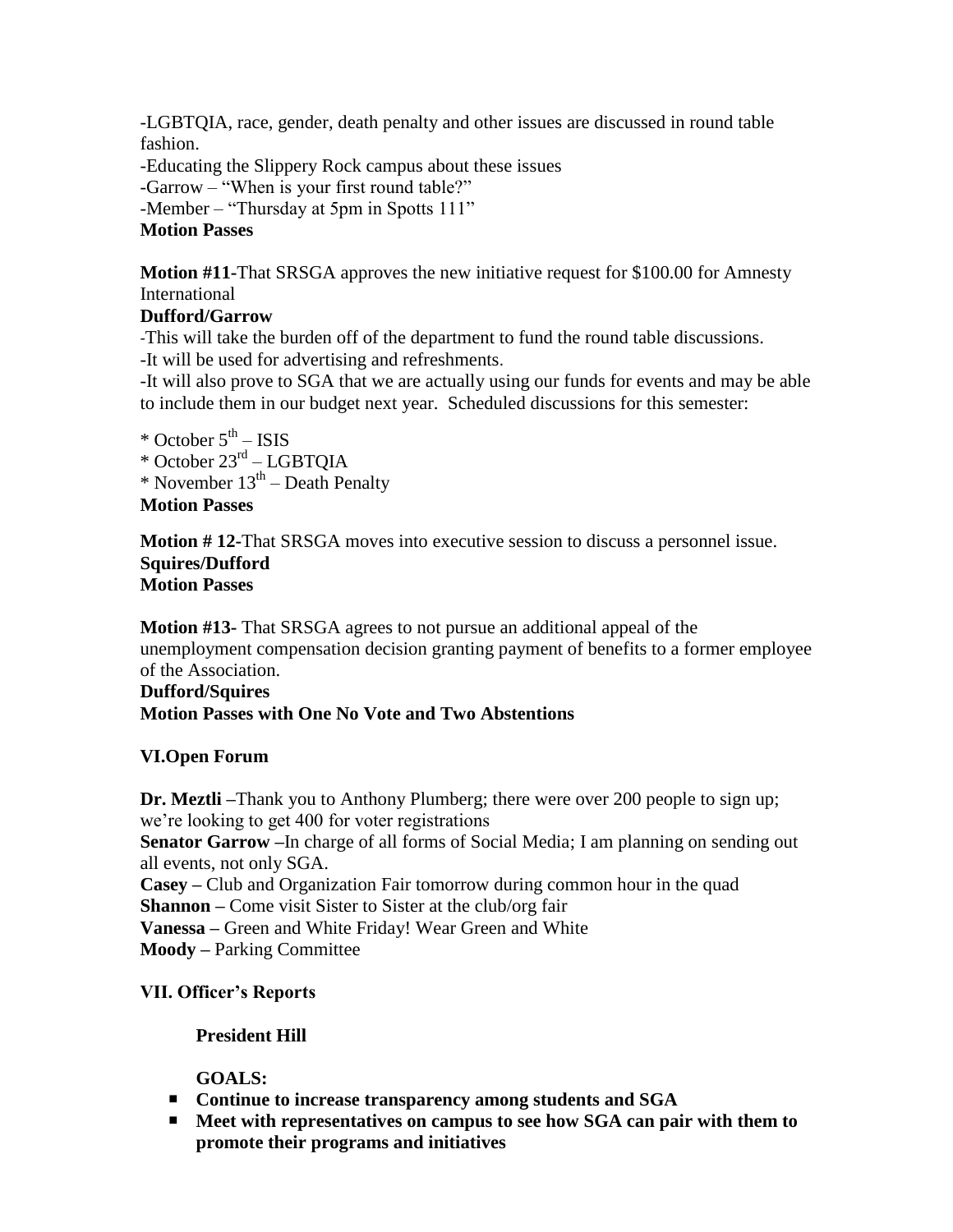### **VP Coulter**

- **Homecoming**
	- **Alex**
	- **Lainna**
	- **Sarah**
	- **Aimee**
- **Fundraisers**
	- **Casey**
- **Incentives** 
	- **Aimee**
	- **Casey**
- **Bonding**
	- **Lainna**
	- **Aimee**
	- **Alex**
	- **Logan**
	- **Sophia**
- **Google Docs**
	- **Casey**
	- **Sophia**
- **App**
	- **Steven**
	- **Logan**

# **VP Dufford**

**Goals:**

- **Renovate workout facility (@ Old Thompson)**
- **Look into Greek Housing**
- **Better the survey methods used to reach students**
- **Better transportation for students**

# **VP Plumberg**

- **Happy Bus Goals**
	- **More Magnets**
	- **Newsletter Focus**
	- **More Advertising for Shopping Trips**
- **Social Media Goals**
	- **Twitter**
	- **Instagram**
	- **Snap-Chat**
	- **Facebook**
- **Movie Series Goals**
	- **All senators must be proficient**
- **General Advertising Goals**